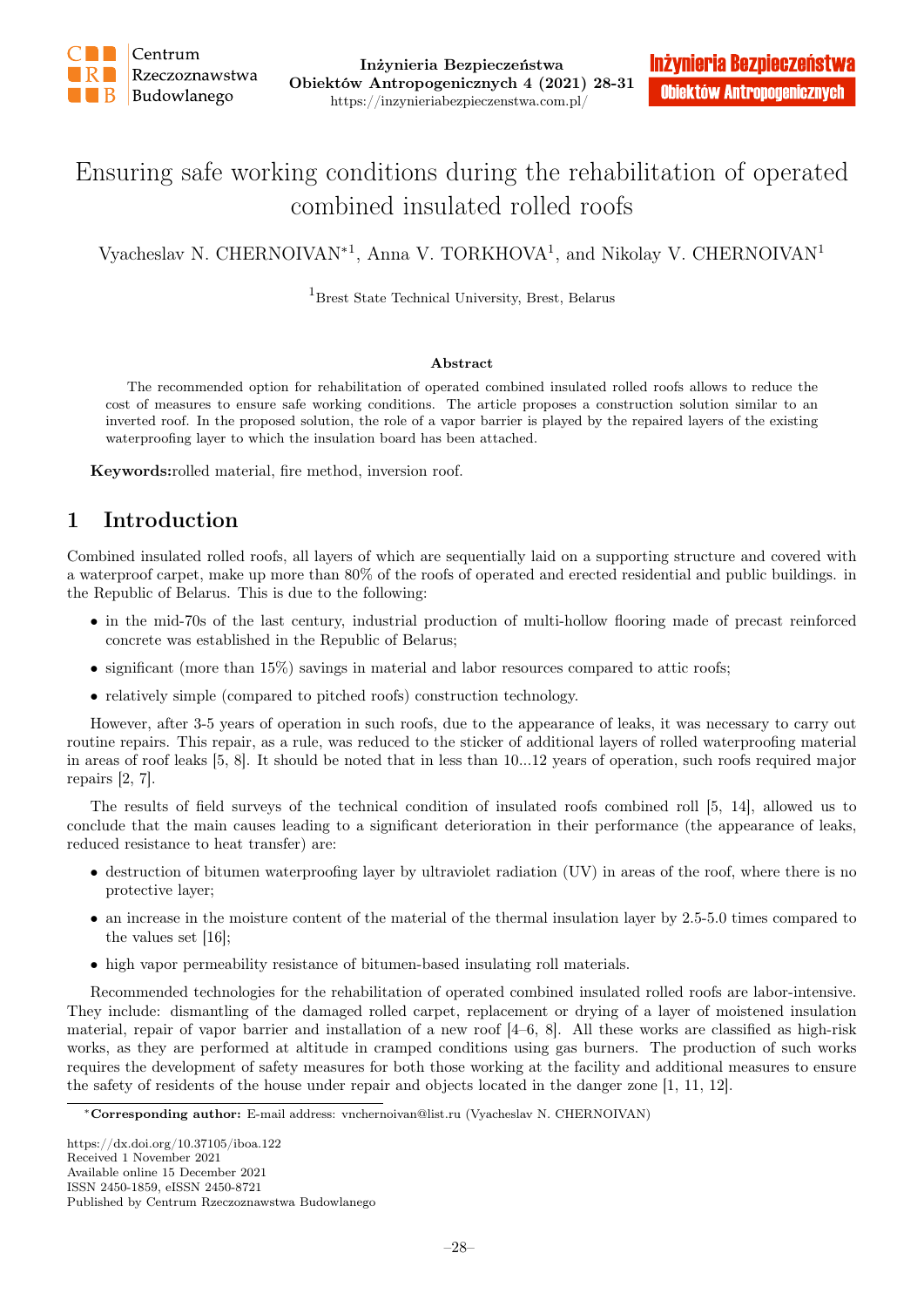Taking into account the above, we can conclude: rehabilitation of operated combined insulated rolled roofs with complete dismantling of all roof layers is a labor-intensive technological process that requires additional material and financial costs to create safe working conditions for workers, both workers and people and vehicles located in the danger zone.

Therefore, the development of technology for the rehabilitation of operated combined insulated rolled roofs without their major repairs (dismantling of existing layers) is an urgent problem [15].

## 2 Review of publications on the subject under consideration (problem)

The main goal in the development of safety measures is to prevent the influence of harmful and dangerous production factors on workers [1, 11, 17]. The analysis of scientific publications on the organization and production of works on the installation of new insulated combined rolled roofs, as well as their rehabilitation, allows us to draw the following conclusions. The following factors are decisive in the development of safety measures during the production of works:

- constructive solution of the roof;
- building materials used for its device:
- a list of preparatory and basic works that need to be performed:
- the accepted technology of work production.

Practically in all publications it is noted that the technology of the device of new combined roofs is a complex technological process, including a large range of manual operations performed at height in cramped conditions. The use of rolled surfaced materials based on bitumen mastic as a vapor barrier and waterproofing carpet significantly complicates the safety of work on their sticker:

- works are carried out by fire method using gas burners (open flame)  $[6, 8, 14]$ ;
- propane-butane cylinders (explosive substance) are located at the insulator's workplace (roof), which creates additional difficulties in ensuring safe working conditions [1, 11, 12].

Practice shows that the main problem in the rehabilitation of combined insulated roofs is the technology of restoration (repair) of the vapor barrier layer. High-quality work on the restoration of the vapor barrier layer is possible provided that all the layers located above are completely dismantled: a water-insulating carpet, a leveling screed, a layer of thermal insulation. This is a very time-consuming technological process. According to calculations, the labor intensity of dismantling 10 m2 of the area of all layers of the roof is more than 150 people-h [9, 10]. In addition dismantled carpet waterproofing bitumen mastic must be disposed of in special storage facilities (landfills), which also requires additional costs (transportation etc.) [12].

Organization of works on dismantling of the screed and insulation also requires additional measures to ensure environmental standards (the level of airborne dust, etc.) [1, 11, 12].

### 3 Research results and their discussion

Analysis of research results [2, 4–6, 8, 13] allows us to draw the following conclusions. The massively applied technology of rehabilitation of operated combined insulated rolled roofs is a labor-intensive technological process including: dismantling of the damaged rolled carpet, replacement or drying of a layer of moistened insulation material, repair of vapor barrier, etc. [4, 5, 8]. Almost all work refers to high-risk work (performed at height, in cramped conditions with the use of gas burners). The performance of such works requires the development of additional security measures, both for residents of the house under repair and nearby facilities.

Taking into account the above, we can conclude: rehabilitation of operated combined insulated rolled roofs with complete dismantling of all roof layers is a labor-intensive technological process that requires additional material and financial costs to create safe working conditions for workers, both workers and people and vehicles located in the danger zone.

Therefore, the development of technology for the rehabilitation of operated combined insulated rolled roofs without their major repairs (dismantling of existing layers) is an urgent problem.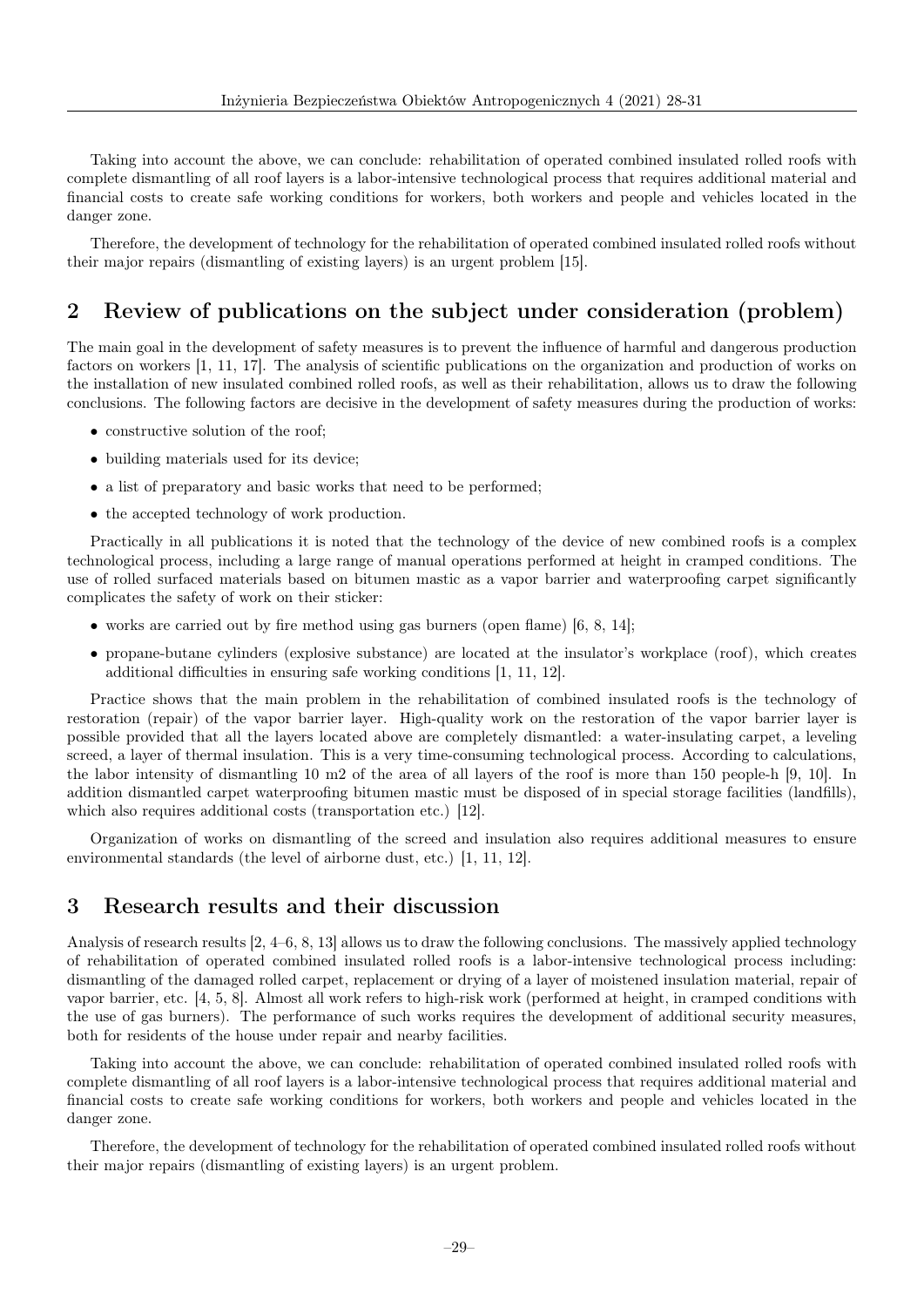### 4 Presentation of research results

The analysis of the design solutions recommended for mass use of combined insulated rolled roofs allows us to conclude that it is advisable to adopt the design of an inversion roof as a basis for the development of an effective technology for the rehabilitation of operated insulated combined roofs [3].

To perform the rehabilitation of the operated combined insulated roof, the following design solution is proposed (Fig. 1).



Figure 1. Recommended structural solution of the roof for rehabilitation:

1 – water-insulating carpet made of PVC membrane; 2 – thermal insulation layer of super-rigid mineral wool slabs (according to the calculation); 3 – rolled water-insulating carpet (existing); 4 – cement-sand screed (existing); 5 – layer of expanded clay gravel along the slope (existing);  $6$  – layer of thermal insulation (existing);  $7$  – reinforced concrete multi-hollow coating plate (existing)

The recommended design solution is similar to an inversion roof. In the proposed solution, the role of vapor barrier will be performed by the repaired layers of the existing waterproofing carpet, to which the slab insulation will be attached.

To increase the service life of the waterproofing carpet without repair, to ensure the safe technology of fastening the waterproofing carpet to the base, it is recommended that the waterproofing carpet be made of PVC membrane.

Technology of work production. Rehabilitation of the combined insulated roof includes the following technological processes: repair of the leveling screed; repair of the existing waterproofing carpet; installation of a thermal insulation layer of mineral wool slabs; fixing of the PVC membrane on the plate insulation.

The technology of repair of leveling screed and rolled waterproofing carpet is described in detail in [5, 8].

Upon completion of the repair of the waterproofing layer, the installation of a layer of thermal insulation is started. The thermal insulation layer is made of mineral wool slabs with a bituminous mastic attachment [3]. The recommended technology of work production is described in [5, 8].

At the end of the thermal insulation works, a waterproof carpet made of PVC membranes is attached. The ability of PVC membranes to pass water vapor, eliminates the appearance of bloating (air bags) when moistening the insulation layer. Fastening of the membrane to the base is carried out by heat-welded method.

The technological sequence of work on fixing the membrane to the base by the heat-welded method is described in [6, 8].

### 5 Conclusions

The results of field studies have shown that the main reason for the deterioration of the performance characteristics of insulated combined roofs is the destruction of the vapor barrier layer, leading to moisture insulation.

The constructive solution proposed by the authors of the publication and the technology of rehabilitation of combined insulated rolled roofs allows to ensure safe conditions for construction work and comfortable living conditions without dismantling the structural elements of the existing roof.